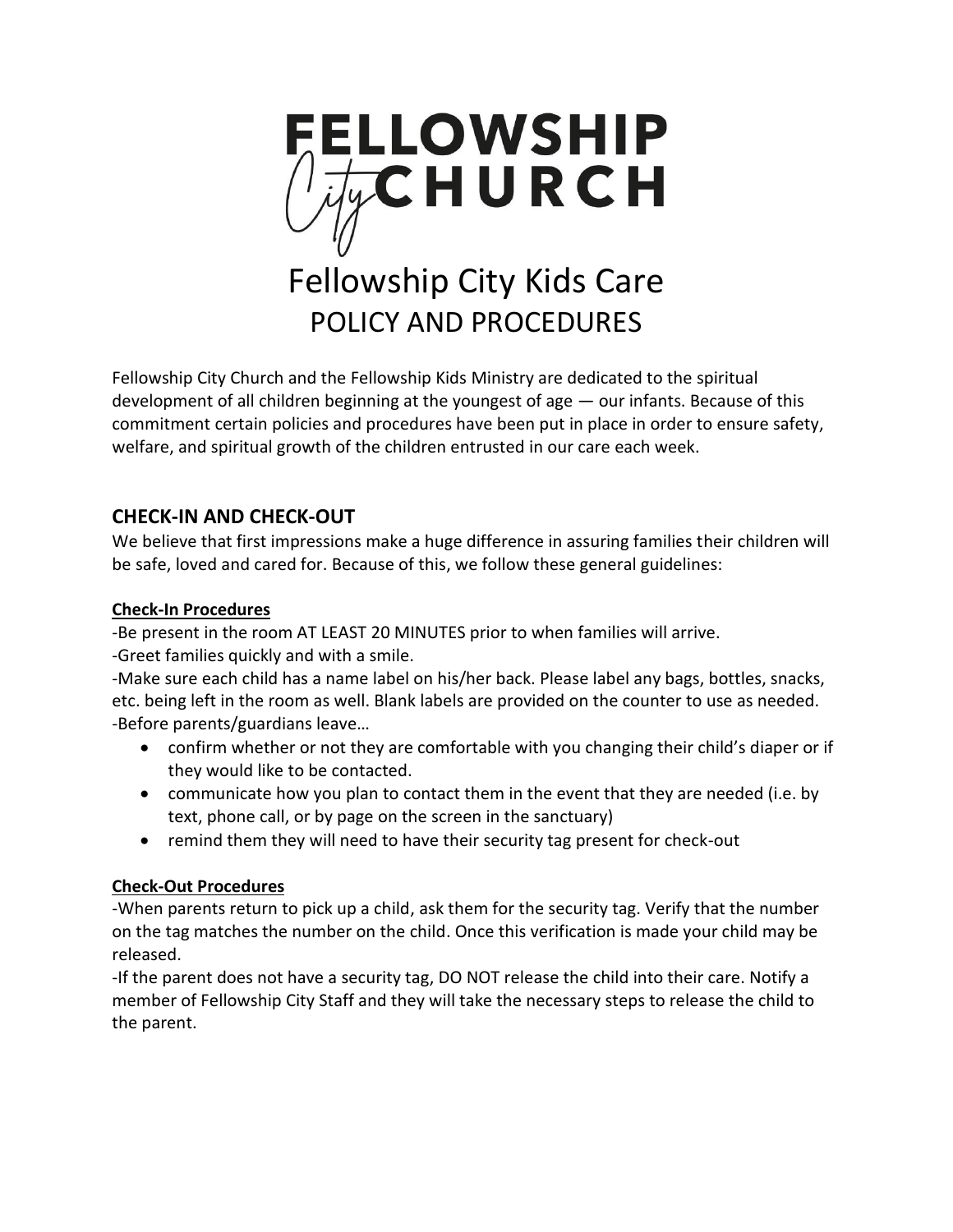## **SAFETY AND SECURITY**

We treat the safety and security of our children with the utmost importance. Because of this, we follow these general guidelines:

#### **Room Safety**

-Children are to never be left alone with only one adult in the room.

-Children must remain in the room the entire time UNLESS you are taking them to the restroom or courtyard. Volunteers and children should not wander outside of the room at any time. -No rough housing is allowed. If a child hits, kicks, bites or harms another child after one warning, contact the parents immediately. An incident report will then need to be filled out. These are located on clipboards on the counters of the rooms.

-Maintain a calm environment. If you have to correct a child's behavior, use a firm but soft tone.

-Under NO CIRCUMSTANCES should you ever use physical force to reprimand a child.

-Hold, rock, read to and/or play with the children depending on their need.

-If a child is inconsolable for 5 minutes, contact the parents/guardians immediately.

-In the event that you need to lock the room down, move the magnet strip on the inside of the door frame up and pull the door closed quickly.

### **Injuries**

-If a child is injured, notify the parent IMMEDIATELY.

-Fill out an Incident Report for ALL injuries (no matter how minor). These reports are available in each of the rooms. If you cannot find one, ask a staff member to locate one for you. When the parent/guardian pick up the child, have him/her sign the form. Make a copy if requested. Original form must be turned into the office.

### **Illnesses**

-If a child has a runny nose, persistent cough, fever, rash, or any other signs of illness, we will not admit the child.

-If the childcare worker notices signs of illness during the service time, the child should be removed from the room and parents notified. Children with a clear runny nose or rash due to non-contagious allergies may be admitted.

# **FOOD AND DRINK**

Due to the large number of children we serve, and the vast array of allergies, we believe it's extremely important to be careful with any food or drinks present in the room. Because of this, we follow these general guidelines:

-All bottles, sippy cups, snacks or food containers MUST be labeled with the child's name before parents/guardians leave the room.

-No food is to be given to the children UNLESS specified by the parents/guardians or by the Kids Ministry staff.

-Under no circumstance should children share food with one another.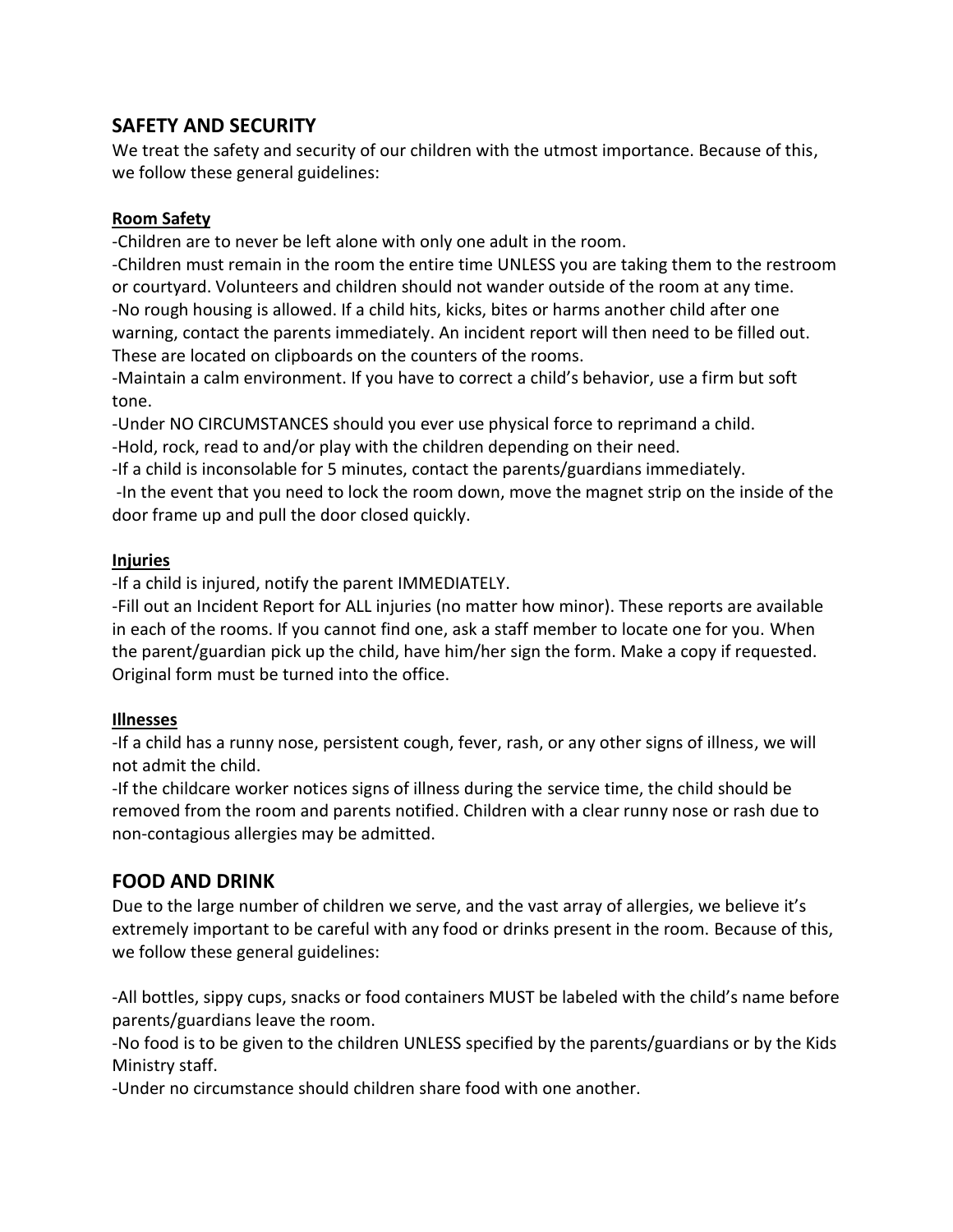# **DIAPERING/RESTROOM GUIDELINES**

Protecting our children, and the integrity of our caregivers, is of the utmost importance. Because of this, we follow these general guidelines:

#### **Diaper Changing Protocols**

-A male may never change a child's diaper unless the child belongs to him.

-Only a female adult over 18 years of age may change a diaper.

-You may only change a diaper in the presence of another adult.

-If a parent/guardian requests to be contacted if his/her child needs a diaper change, please contact them immediately.

-The following steps should be taken when changing a child….

- NEVER leave a child unattended on the changing table.
- Always have one hand on child.
- Use a clean diaper from the child's diaper bag. If the child does not have a diaper use one provided in the room.
- Put latex gloves on your hands.
- Change soiled diaper.
- Discard soiled diaper and gloves in diaper pail.
- Wipe down the changing pad with a disinfecting wipe.
- Wash your hands thoroughly.

## **Restroom Protocols**

-Keep the entry door to the restroom propped open.

-If a child needs help wiping or dressing, contact the parent/guardian immediately or find another adult to act as a witness while you assist the child.

-Make sure the child washes his/her hands thoroughly before returning to the room.

# **CLEAN-UP AND DISINFECTING:**

Since infants' and toddlers' play items frequently end up in their mouths, cleaning and disinfecting toys is very important to prevent the transfer of infectious organisms. Because of this, we follow these general guidelines:

-Return all of the toys back to their original spot.

-Place all broken toys or toys that have been sucked on in the proper baskets.

-Spray the entire area down with the safe spray provided in the room.

-Empty the trash and/or diaper pail out if there are dirty things in them. Bags can go into the trash cans in one of the restrooms.

-Turn the lights off before leaving the room.

-If there are any supplies that need to be restocked (i.e. tissues, paper towels, etc.), please leave a note on the counter or notify the Kids Ministry Director.